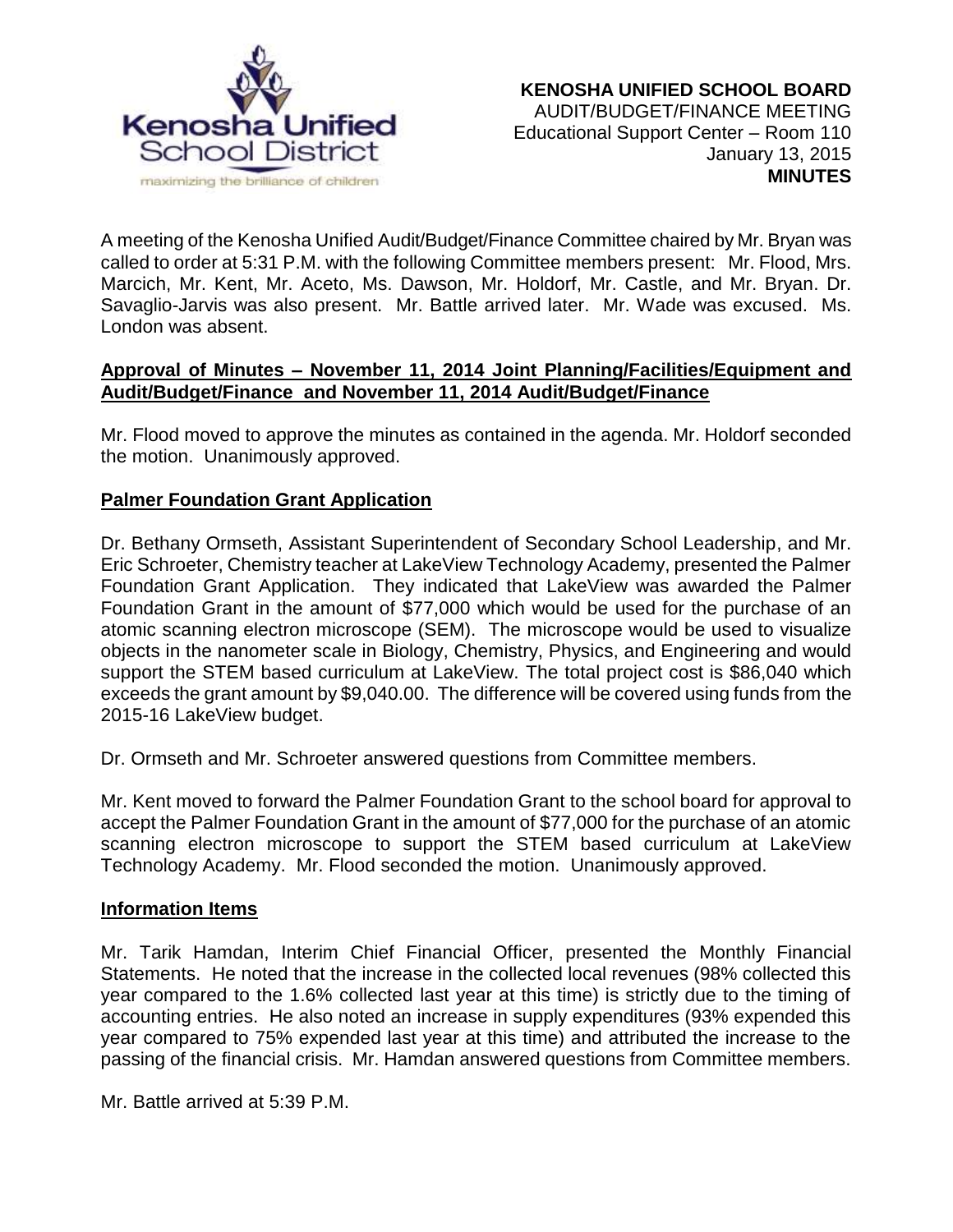Mr. Hamdan indicated that he would be bringing an in depth financial analysis of the salaries, benefits, and position vacancies through December 31, 2014, to the Committee to try to minimize or quantify budget surplus.

### **Future Agenda Items**

Mr. Hamdan indicated that he would be bringing the in depth financial analysis of the salaries, benefits, and position vacancies to the Committee next month.

Meeting adjourned at 5:48 P.M.

Stacy Schroeder Busby School Board Secretary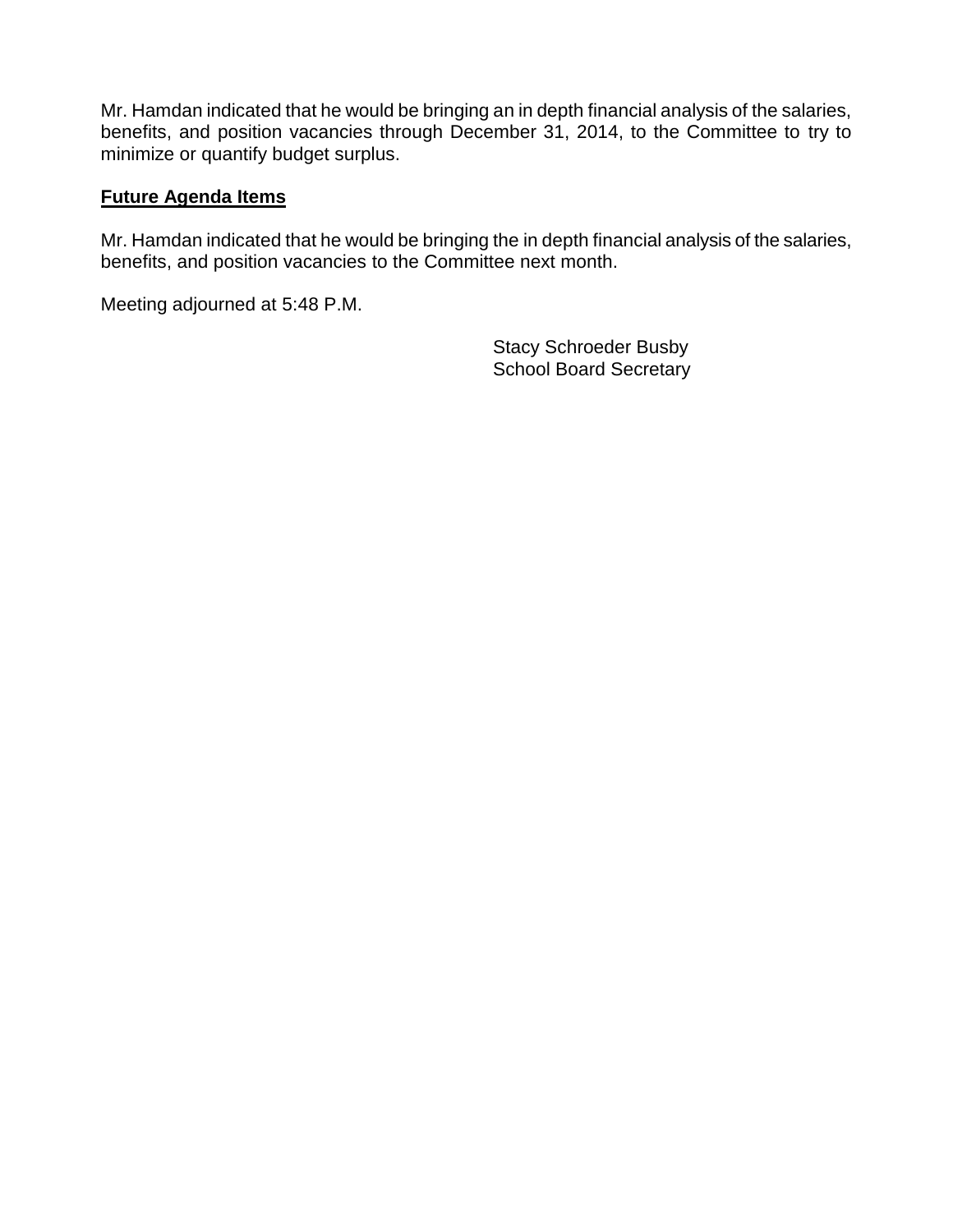

A meeting of the Kenosha Unified Personnel/Policy Committee chaired by Mr. Kunich was called to order at 5:50 P.M. with the following Committee members present: Mr. Bryan, Mrs. Snyder, Ms. Butler, Mrs. Dahl, Mrs. Stephens, and Mr. Kunich. Dr. Savaglio-Jarvis was also present. Mrs. Burns was excused. Mrs. Hamilton, Mr. Riley, and Ms. Connor were absent.

## **Approval of Minutes – November 11, 2014 Personnel/Policy and November 11, 2014 Joint Personal/Policy and Curriculum/Program**

Mr. Bryan moved to approve the minutes as contained in the agenda. Mrs. Dahl seconded the motion. Unanimously approved.

## **School Board Policy 3810 – Employee Use of District Equipment**

Dr. Savaglio-Jarvis introduced School Board Policy 3810 – Employee Use of District Equipment and indicated that Mr. Patrick Finnemore, Director of Facilities, was present to answer questions. There were no questions from Committee members.

Mr. Bryan moved to forward School Board Policy 3810 – Employee Use of District Equipment to the school board for consideration of a first reading on January 27, 2015 and a second reading on February 24, 2015. Mrs. Butler seconded the motion. Unanimously approved.

#### **School Board Policy 3531.1 – Copyrighted Materials**

Mrs. Tanya Ruder, Executive Director of Community Partnerships and Media Relations, presented School Board Policy 3531.1 – Copyrighted Materials. Mrs. Ann Fredriksson, Coordinator of Instructional Technology and Library Media, and Mrs. April Nelson, Principal at Stocker Elementary School, were also present to answer questions from Committee members. Mrs. Ruder noted and explained that the biggest change to the policy is that the rebroadcasting of and/or the sale of CD copies of any district events is a copyright infringement; therefore, both have been prohibited in the district since the beginning of the school year.

Mrs. Snyder suggested that communication be made to staff, students, and parents to educate and make them aware of the fact that the rebroadcasting of and/or sale of CD copies of district events is a copyright infringement.

Mr. Bryan moved to forward School Board Policy 3531.1 – Copyrighted Materials to the school board for consideration of a first reading on January 27, 2015 and a second reading on February 24, 2015. Mrs. Stephens seconded the motion. Unanimously approved.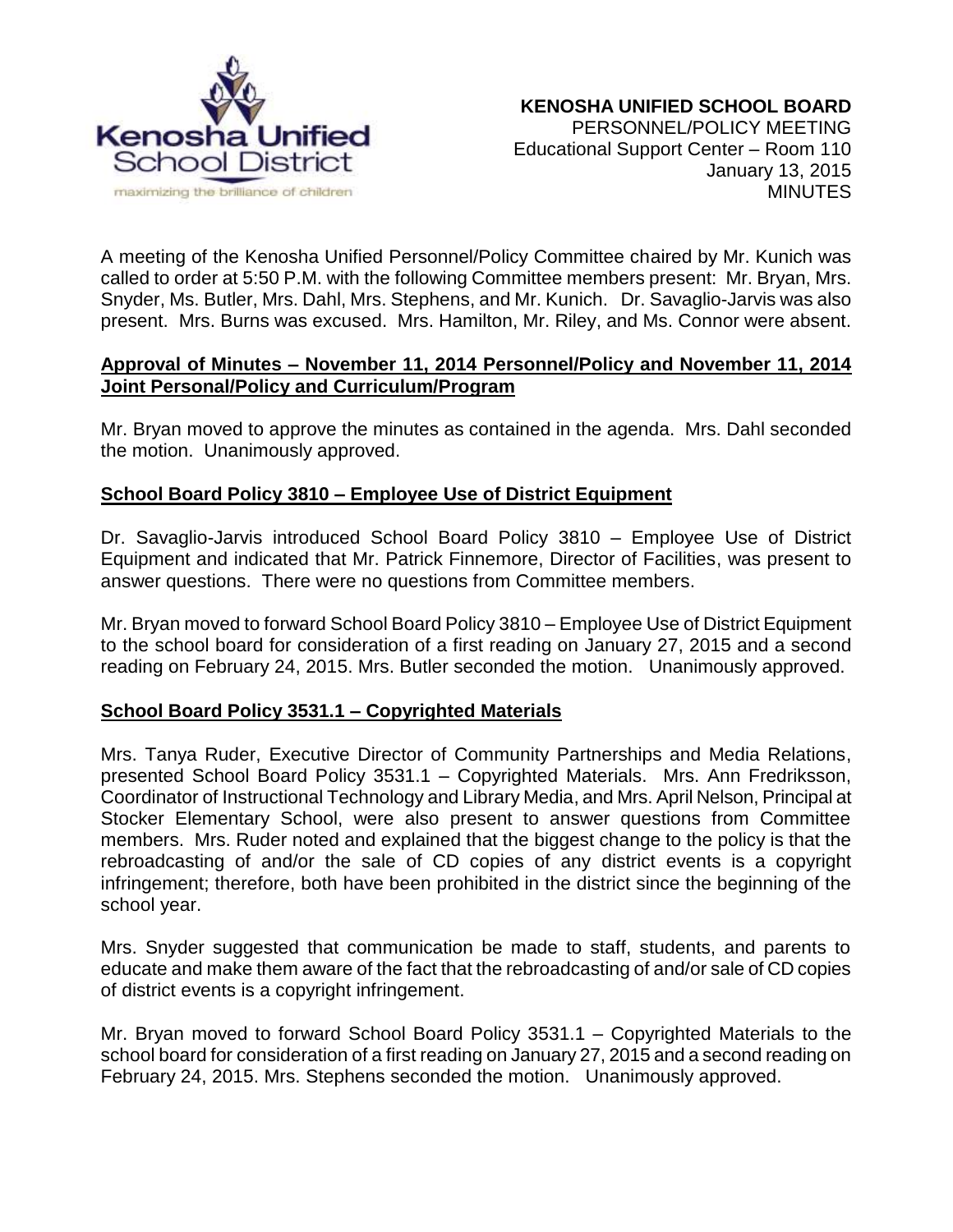## **School Board Policy 5260 – Open Enrollment – Full Time**

Mr. Kristopher Keckler, Executive Director of Information Systems, Data Management & Evaluation, presented School Board Policy 5260 – Open Enrollment – Full Time. He explained that the recommended policy revision would guarantee an open enrollment approval for tuition waiver students who submit a valid open enrollment application prior to the start of the upcoming school year. In order to allow for the policy guarantee for tuition waiver students, the revised policy must be in place prior to the space allocation vote in January; therefore, a first and second reading is being requested at the January board meeting. Students who receive approval through this process will not impact the board approved open enrollment spaces for other applicants. This guarantee does not overrule the special education, habitually truant, or expulsion criteria that currently exist for denial reasons.

There were no questions from Committee members.

Mr. Bryan moved to forward the proposed revisions to Policy and Rule 5260 – Open Enrollment - Full Time to the board of education for approval as a simultaneous first and second reading at the January 27, 2015 regular school board meeting. Mrs. Snyder seconded the motion. Unanimously approved.

#### **Future Agenda Items**

Mr. Keckler indicated that he would be bringing the 2015-16 Instructional Calendar and the Comprehensive Enrollment Report to the Committee next month.

Dr. Bethany Ormseth, Assistant Superintendent of Secondary School Leadership, indicated that she would be bringing School Board Policy 6456 – Graduation Requirements to the Committee next month.

Meeting adjourned at 6:04 P.M.

Stacy Schroeder Busby School Board Secretary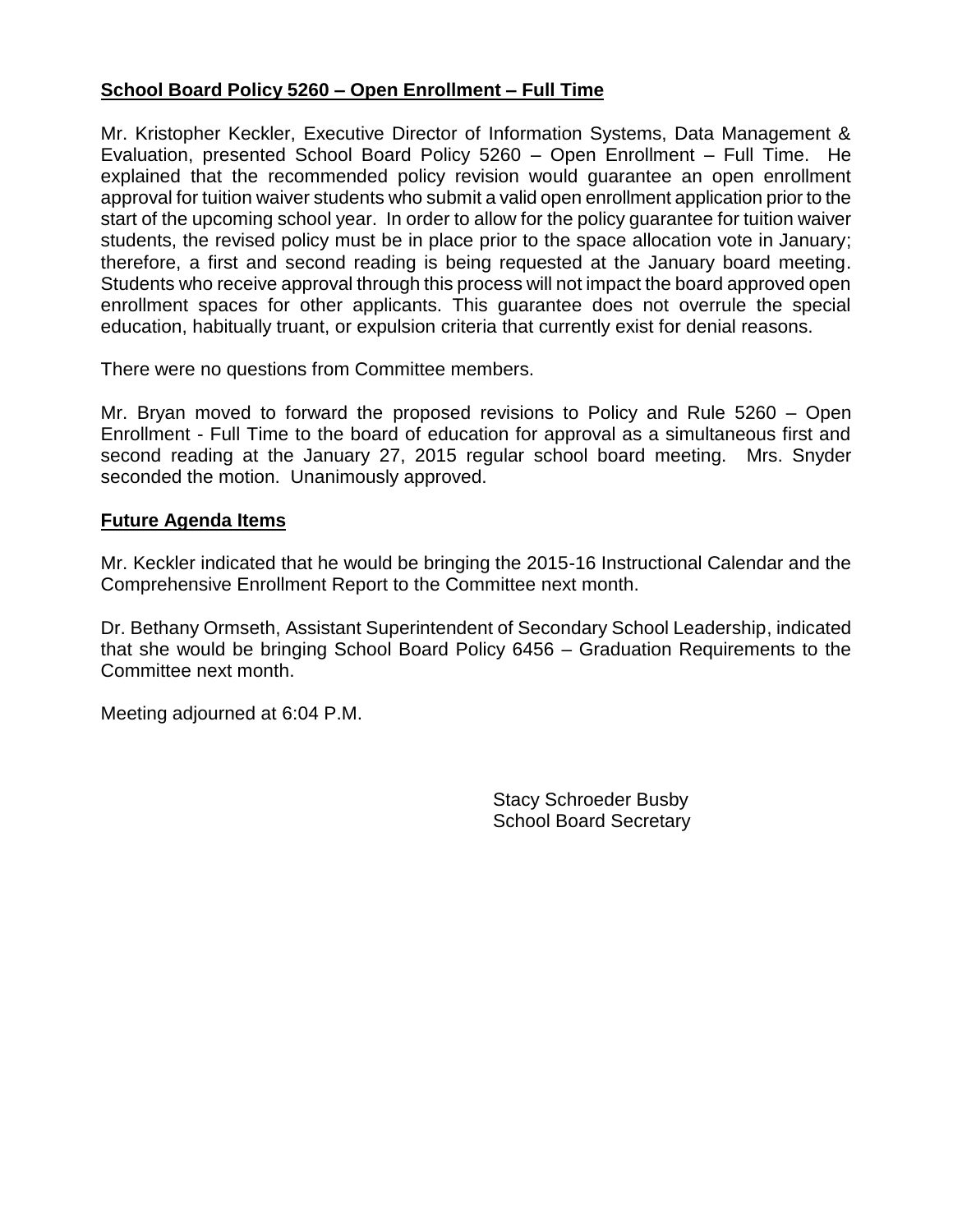

A meeting of the Kenosha Unified Curriculum/Program Committee chaired by Mrs. Snyder was called to order at 6:09 P.M. with the following Committee members present: Ms. Stevens, Mrs. Daghfal, Mrs. Karabetsos, Mrs. Kenefick, Mrs. Santoro, Mrs. Renish-Ratelis, and Mrs Snyder. Dr. Savaglio-Jarvis was also present. Mr. Wojciechowicz arrived later. Mr. Wade was excused and Ms. Wickersheim and Mr. Belotti were absent.

#### **Approval of Minutes – November 11, Joint Personnel/Policy and Curriculum/Program and November 11, 2014 Curriculum/Program**

Mrs. Daghfal moved to approve the minutes as presented. Ms. Stevens seconded the motion. Unanimously approved.

# **Four Year Graduation Rate (Cohort Analysis) School Year 2013-14**

Mr. Kristopher Keckler, Executive Director of Information Systems, Data Management & Evaluation, and Ms. Renee Blise, Research Coordinator, presented the Four Year Graduation Rate (Cohort Analysis) School Year 2013-14. Mr. Keckler noted a 1.2% increase of the graduation rate to 88.4% from last year's rate of 87.2% when including "Iowa" graduates. He also noted that each minority ethnic group showed a graduation rate increase from 2013 to 2014 when excluding and including "Iowa" graduates.

Discussion took place on what programs, techniques, and/or professional development that may have contributed to the minority ethnic group increases.

Mr. Wojciechowicz arrived at 6:24 P.M.

Discussion took place on the difference of the 2016 online learning graduation requirement versus an actual on line class. Mrs. Kenefick suggested that the difference of the two be communicated to the students as she feels there may be some confusion.

Mrs. Daghfal moved to forward the the Four Year Graduation Rate (Cohort Analysis) School Year 2013-14 to the full School Board for its review and acceptance. Mrs. Renish-Ratelis seconded the motion. Unanimously approved.

#### **Future Agenda Items**

Mrs. Renish-Ratelis requested an ACT Aspire Update in February and a Math Curriculum Check-In with Stakeholders Update for March.

Ms. Housaman indicated that she would have the Gifted and Talented Long Range Plan to